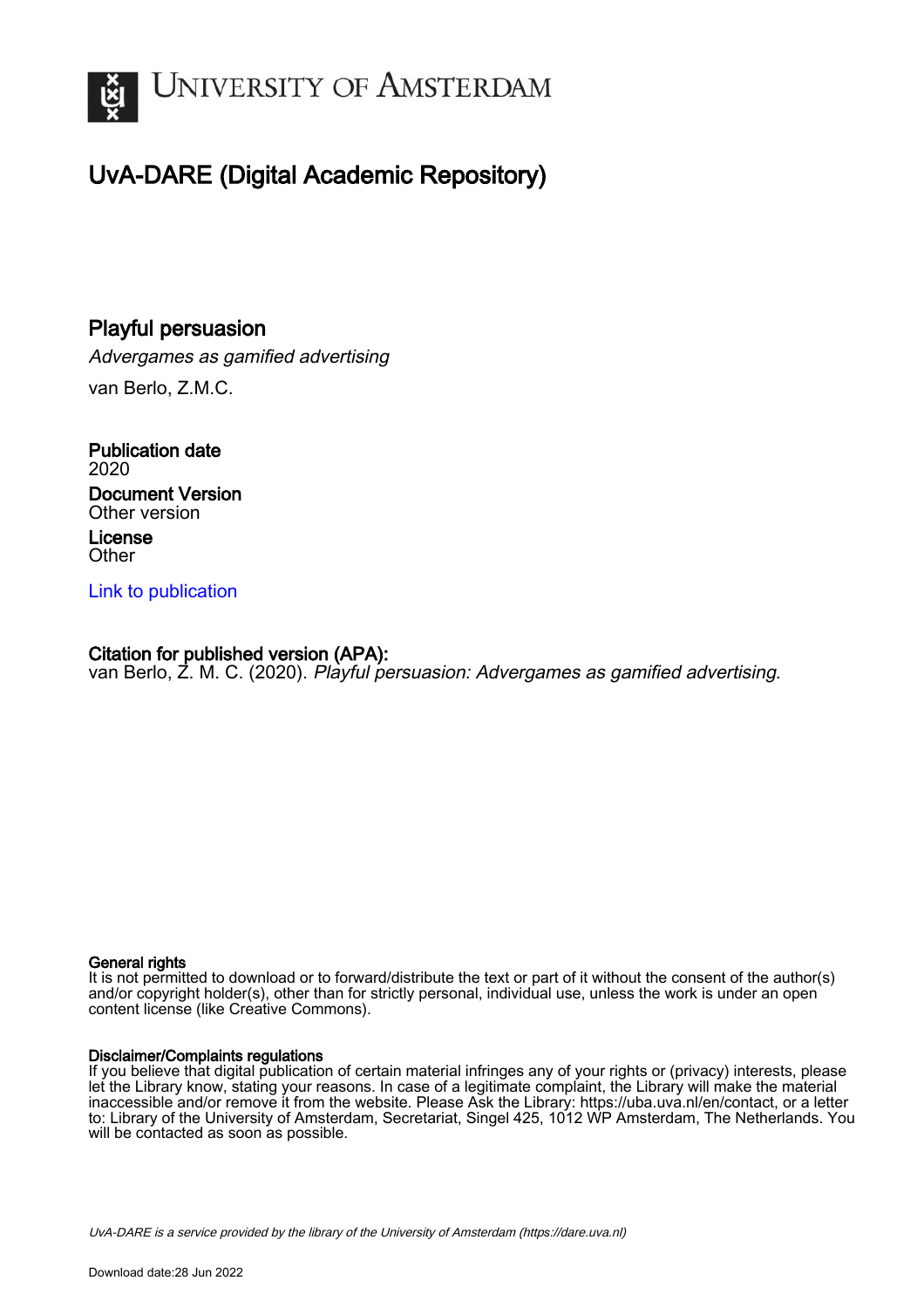# Supplementary paper [G]

# **Inside Advertising3**

# **The Role of Presence in the Processing of Branded VR Content**

*Zeph M. C. van Berlo, Eva A. van Reijmersdal, Edith G. Smit & L. Nynke van der Laan*

In the early summer of 2016, influential technology entrepreneur and philanthropist Elon Musk sparked controversy by stating that 'the odds that we are in base reality is one in billions' (Solon, 2016). Where he eluded at the idea that we might already live in a simulated reality (much like the plot of the 1999 blockbuster The Matrix), Musk predicted that, with the current rate of technological development, virtual reality (VR) will one day be indistinguishable from reality.

Despite VR currently being far from indistinguishable from the real world, headmounted display (HMD) VR technology, also often referred to as *immersive VR* (Seibert & Shafer, 2018), does aim to mimic reality. By utilizing various perceptual illusions in a simulated virtual world, this technology creates an experience that feels real for a person wearing an HMD headset.

An example of such an illusion would be the use of stereoscopic imaging to create the illusion of depth. By projecting a slightly different image into each of the player's eyes, HMD VR technology utilizes the way human brains tend to process visual information: both eyes send slightly different visual information to the brain, where this information is then fused into one coherent image—an image that includes depth. This slight difference, which is called binocular disparity, can easily be experienced without any VR gear: hold up your finger and focus on it with one eye closed, then switch and close your other

<sup>3</sup> Van Berlo, Z. M. C., Van Reijmersdal, E. A., Smit, E. G., & Van der Laan, L. N. (2020). Inside advertising: The role of presence in the processing of branded VR content. In T. H. Jung, M. C. tom Dieck, & P. A. Rauschnabel (Eds.), *Augmented reality and virtual reality: Changing realities in a dynamic world* (pp. 11-22). Springer. https://doi.org/10.1007/978-3-030-37869-1\_2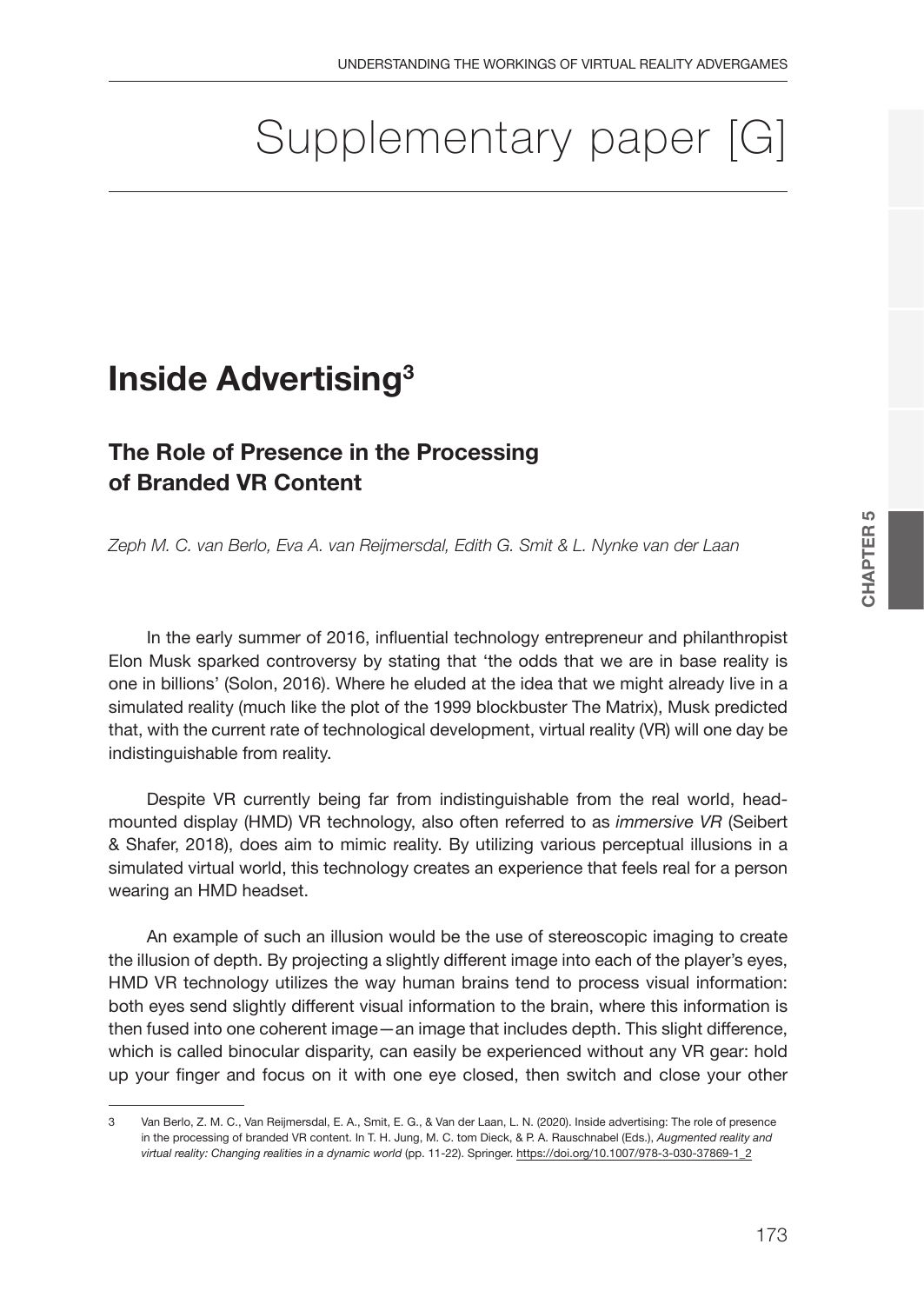eye instead while keeping the same focus. Seemingly your finger moved slightly when switching between eyes, where in reality your finger remained in the same position. Exactly this disparity in visual information from the two eyes enables the brain to detect depth and is utilized by HMD VR technology to create the 'illusion of depth' in virtual reality.

Of course this is just a single example, though by utilizing several of such illusions HMD VR technology enables users to engage with a virtual space that 'feels' real. The technology creates, what Lombard and Ditton (1997) defined as, a 'perceptual illusion of nonmeditation', which means that user's phenomenal awareness of both the technology and the external real-world are diminished by the medium (Riva et al., 2007). In the academic literature, this idiosyncratic sensation of 'being there' in the virtual environment (instead of in the real-world) is often called *presence* (Sanchez-Vives & Slater, 2005).

Presence is believed to enhance the vividness and intensity of people's experience in VR (Gabana et al., 2017) and is something that can be valuable for advertisers and brands due to its potentially persuasive attributes. Correlational evidence for this was found in a recent study by Tussyadiah et al. (2018), who showed that presence is positively related to increased attitudes and behavioral intentions in the context of VR tourism marketing. Moreover, research has shown that in specific cases presence can enhance memory performance of information presented in VR (Lin et al., 2002), which can also be valuable for advertisers looking to drive brand awareness.

Only recently, researchers (e.g., Chen & Wang, 2019; Martínez-Navarro et al., 2019; Roettl & Terlutter, 2018; Wang & Chen, 2019) have started to explore the potential opportunities for brands to utilize HMD VR for commercial purposes. Most of these studies have however focused on in-game VR advertising and other multi-brand applications of VR advertising, leaving much still unknown about the effectiveness of branded VR content from a single brand. Moreover, the potential mediating role of presence in such persuasive contexts has remained largely unexamined. This study therefore aims to contribute to the understanding of the role of presence by examining how it affects the processing of brand information when playing branded VR games from a single brand also known as VR advergames.

# **Branded Virtual Reality Games**

Branded VR games are defined as covert advertising messages designed to look like regular VR games. They are to VR games what advertorials are to editorial content, meaning that despite their aesthetic similarities, they conceptually differ from regular VR games in the sense that they have a persuasive intent and regular VR games do not (Evans & Park, 2015). In other words, regular VR games are designed to entertain, where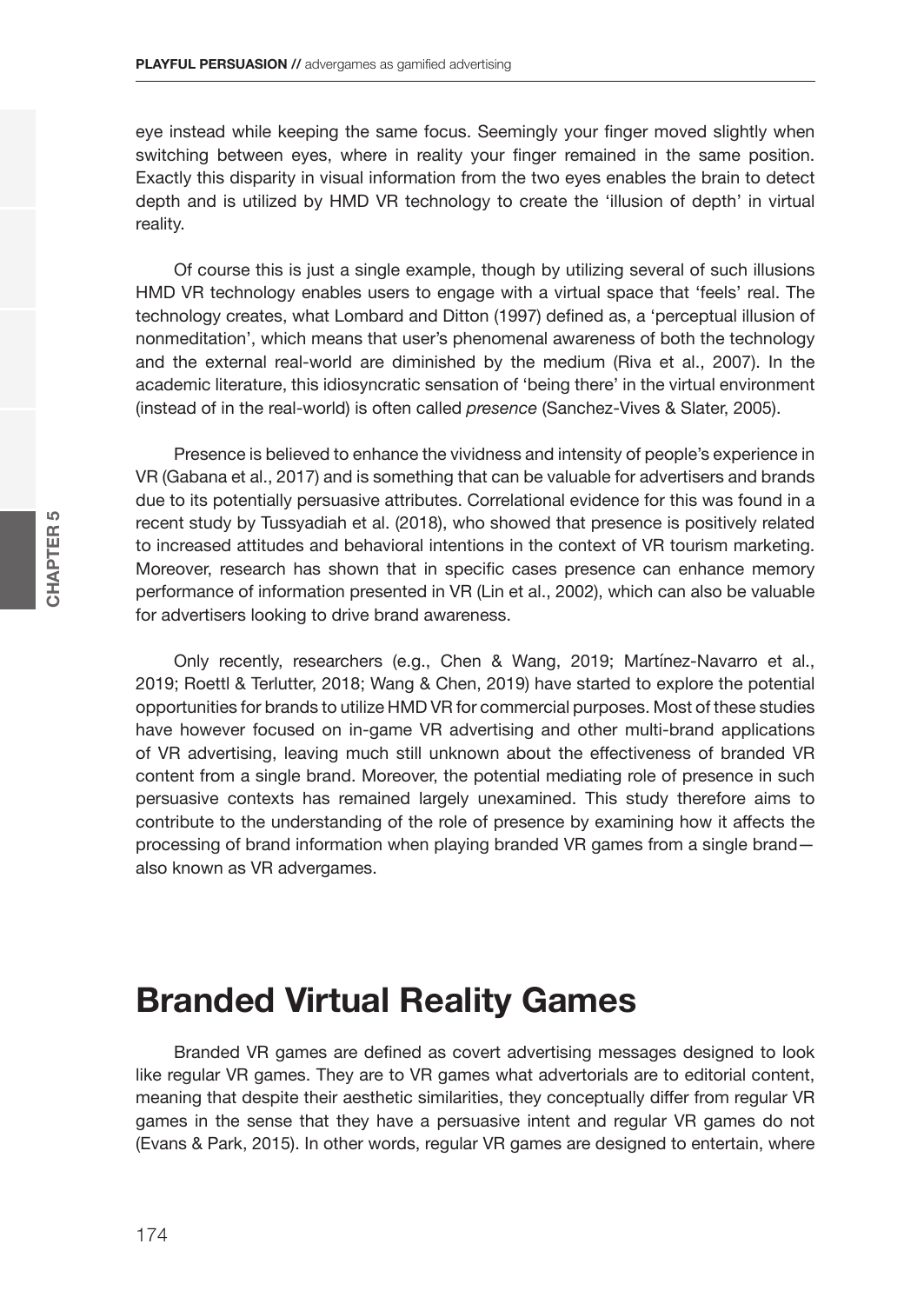branded VR games are designed to persuade—with entertainment being their means rather than their end.

The effectiveness of this type of advertising is often attributed to its interactive nature (Terlutter & Capella, 2013). By utilizing game mechanics and game design, gamified advertising is believed to drive consumers' engagement with the branded content and ultimately facilitate the persuasive process—driving various brand responses like brand recognition (e.g., Van Berlo, Van Reijmersdal, Rozendaal, 2017) and brand attitude (e.g., Wise et al., 2008).

Moreover, in gamified branded content brand indicators (like logos) often serve as a functional part of the game, rather than simply being displayed in the background (Terlutter & Capella, 2013). This means that when playing branded VR games, interacting with a brand is often essential to the task that is being performed by the player—for example winning the game. This functional interaction with the brand is expected to improve the encoding of this information, which would then facilitate the retrieval of this information from memory in the future. The following hypothesis is therefore proposed:

**H1:** Playing branded VR games positively influences brand memory.

### **The Role of Presence in a Persuasive Context**

When studying VR effects, one of the most important psychological mechanisms to consider is presence. An often used definition is given by Witmer, Jerome, and Singer (2005), who describe presence as 'a psychological state of "being there" mediated by an environment that engages our senses, captures our attention, and fosters our active involvement' (p. 298). Furthermore, they suggest that presence can be conceptualized using four interconnected factors: involvement, sensory fidelity, immersion, and interface quality.

Where this four-factor conceptualization of presence can be criticized, for example because the factors sensory fidelity (i.e. coherence of sensory stimuli) and interface quality (i.e. performance of the technology) conceptually seem predictors rather than indicators of presence, it does offer a complete operationalization of a person's experience when playing a branded VR game—and seems therefore suitable when examining the role of presence in this context. The other two factors, involvement and immersion, are psychological states that are, according to Witmer et al. (2005), necessary conditions for presence; involvement as a state in which all attention is focused on (elements of) the VR experience and immersion as the feeling of being completely submersed in the virtual environment.

The likelihood of a person experiencing presence is affected by the richness of a medium and by the user's perception of control while engaging with this rich media content (Klein, 2003). For players of HMD VR games, this means that the multi-sensory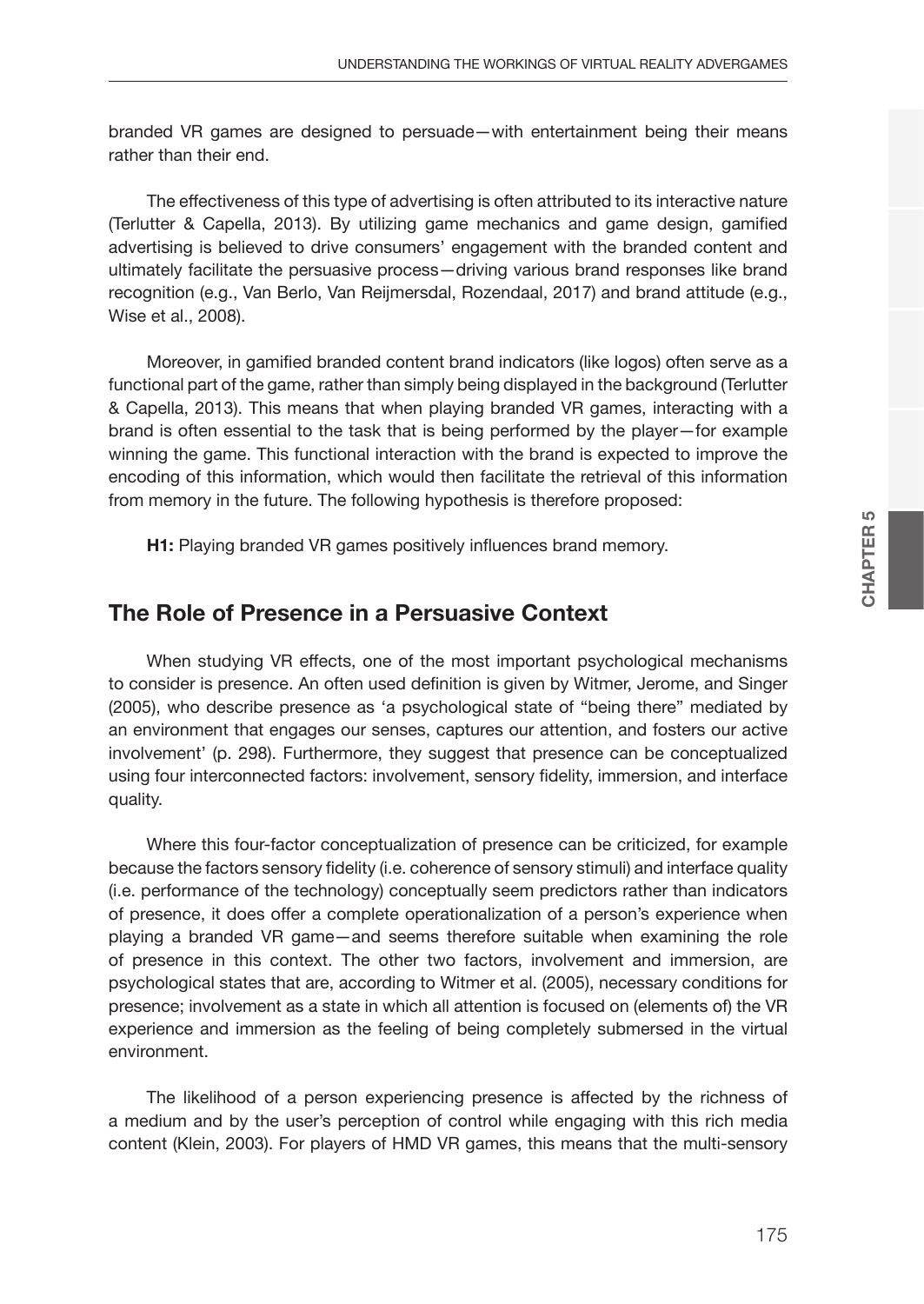stimulation and overall interactive experience many HMD VR games offer, increase the likelihood of players experiencing presence (Seibert & Shafer, 2018). In addition to these two factors, Riva et al. (2007) identified that people's emotions also influence the intensity of this experience in a reinforcing relationship; meaning that experiencing higher levels of arousal strengthens a person's feeling of presence when playing a HMD VR game—and vice versa.

This positive relationship between arousal and presence was recently corroborated in an e-commerce context (Martínez-Navarro et al., 2019) and is important to consider when examining the effectiveness of branded VR games. In particular, because the brand indicators (e.g., logos) embedded in these games are believed to elicit emotional responses from players. Maxian et al. (2013), showed that exposure for as little as 6 seconds to logos from well-liked brands elicit arousal. Branded VR games are thus expected to elicit stronger emotional responses than otherwise identical non-branded VR games. Considering the symmetrical relationship between arousal and presence, this would mean that playing branded VR games, compared to non-branded VR games, would elicit overall higher levels of arousal and stronger feelings of presence. In sum, branded VR games from well-liked brands are thus believed to induce stronger feelings of presence than non-branded (yet otherwise identical) VR games.

This increase in presence is believed to improve memory performance and the processing and encoding of information presented in VR (Lin et al., 2002). In a commercial context, this would suggest that people who experience stronger feelings of presence, from interacting with well-liked brand information in a branded VR game, will subsequently be better able to remember this brand information. In sum, presence is thus believed to mediate the effect of playing branded VR games and enhance the successful encoding and consolidation of brand memory—ultimately resulting in better overall brand memory. The following hypothesis is proposed:

**H2:** The effect of playing branded VR games on brand memory is mediated by presence.

# **Methodology**

### **Participants and Procedure**

To test the hypotheses an experiment was conducted with a single factor (branded VR game vs. non-branded VR game) between-subjects design. The sample consisted of 81 young adults (72.8% female) with an average age of 22.04 years old (*SD* = 2.74). The participants were randomly assigned to play one of two versions of a VR game on an HTC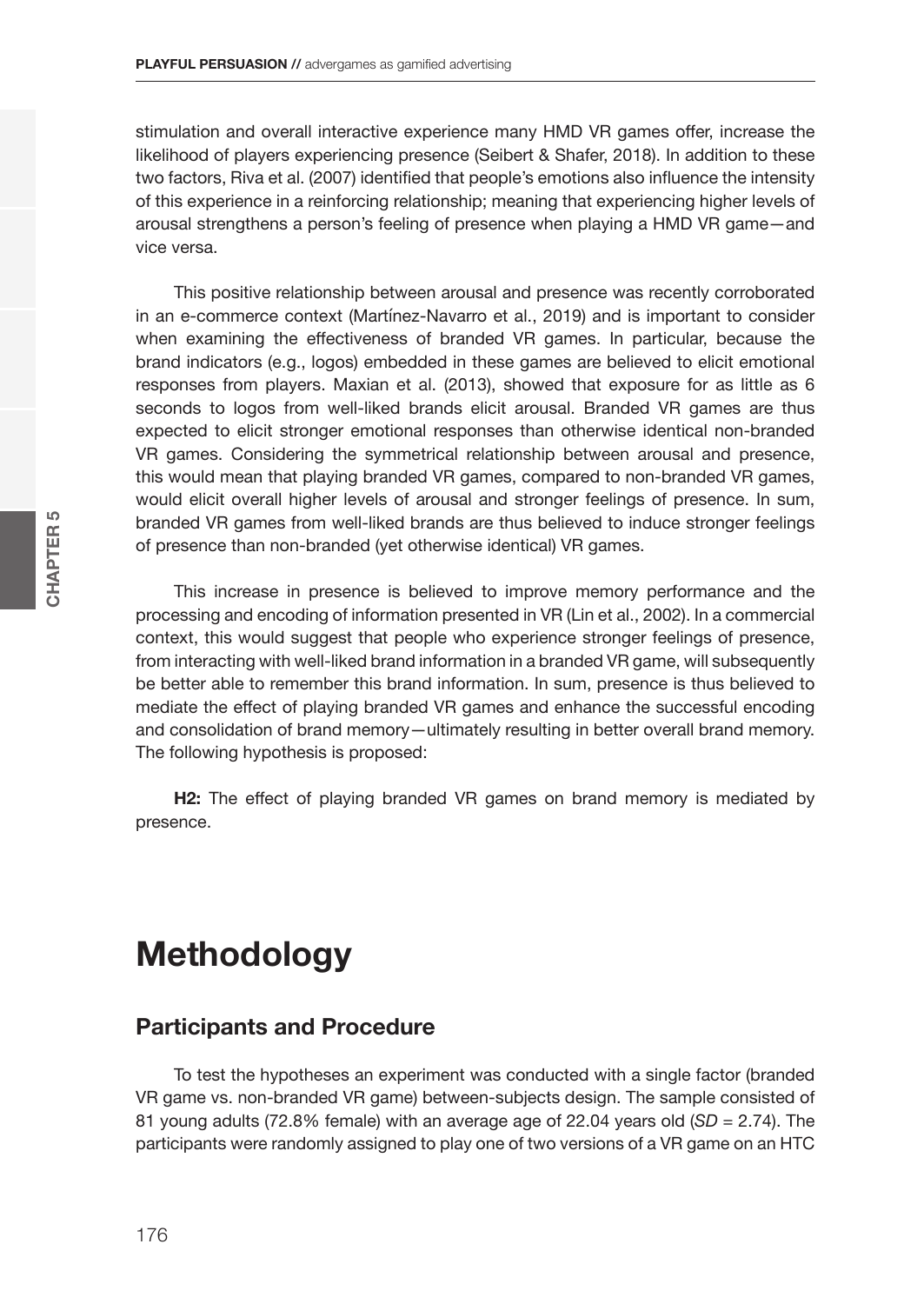Vive with two hand-held controllers. The HTC Vive is HMD VR hardware, which enables its users to look around a virtual space (360º) and to interact with virtual objects within the VR experience. Moreover, participants were able to physically move around inside the virtual environment, within a maximum play area of about twelve square meters. After completing the game, the participants were asked to participate in a 5-minute long bogus taste-test and then fill out a questionnaire containing the items measuring brand memory and presence, demographic information, and the manipulation check.

### **Stimulus Material**

The data that were used in this study were collected during a larger VR project (*N* = 202). For that project three versions of a VR game were developed of which two were used in this study. The first was a branded VR game (*n* = 40) with an embedded prominently placed logo of the popular chocolate brand Milka. The second served as a control game  $(n = 41)$  and did not contain any branded content. Except for the brand information, both versions of the game were identical.

Players started the game in a virtual living room with a dining table in front of them. To win the game, they had to solve three rounds of puzzles by using differently sized and shaped puzzle pieces that resembled chunks of a (virtual) chocolate bar. Each puzzle consisted of seven pieces, which were arranged on the dining table at the start of each round. By using the hand-held controllers, players could pick up the pieces and place them inside an outline of the puzzle they were completing. In the branded version of the game the outlines contained the chocolate brand's logo. When a puzzle piece was placed correctly it would remain in the outline; an incorrectly placed piece would fall back onto the table. Most players completed the game within 5 minutes.

## **Measures**

#### *Brand Memory*

To measure brand memory, a word fragment completion task was used (Rajaram, Srinivas, & Travers, 2001). Twenty minutes after playing one of the two VR games, the participants were asked to complete a set of six incomplete brand names (for example 'R \_ \_ T E \_ \_P \_ \_ T' for 'Ritter Sport') for which the third name was always that of the target brand. Each brand name was shown for 1 second, after which an answer box appeared for the participants to type their answer. Correct completions were coded '1' and incorrect completions with '0' by one of the researchers. About half of the participants (50.6%) correctly completed the name of the target brand.

In line with the research design of this study, an implicit measure for brand memory was chosen to evaluate brand memory rather than an explicit one (like brand recall). This way the effect in the experimental group, that interacted with the brand while playing the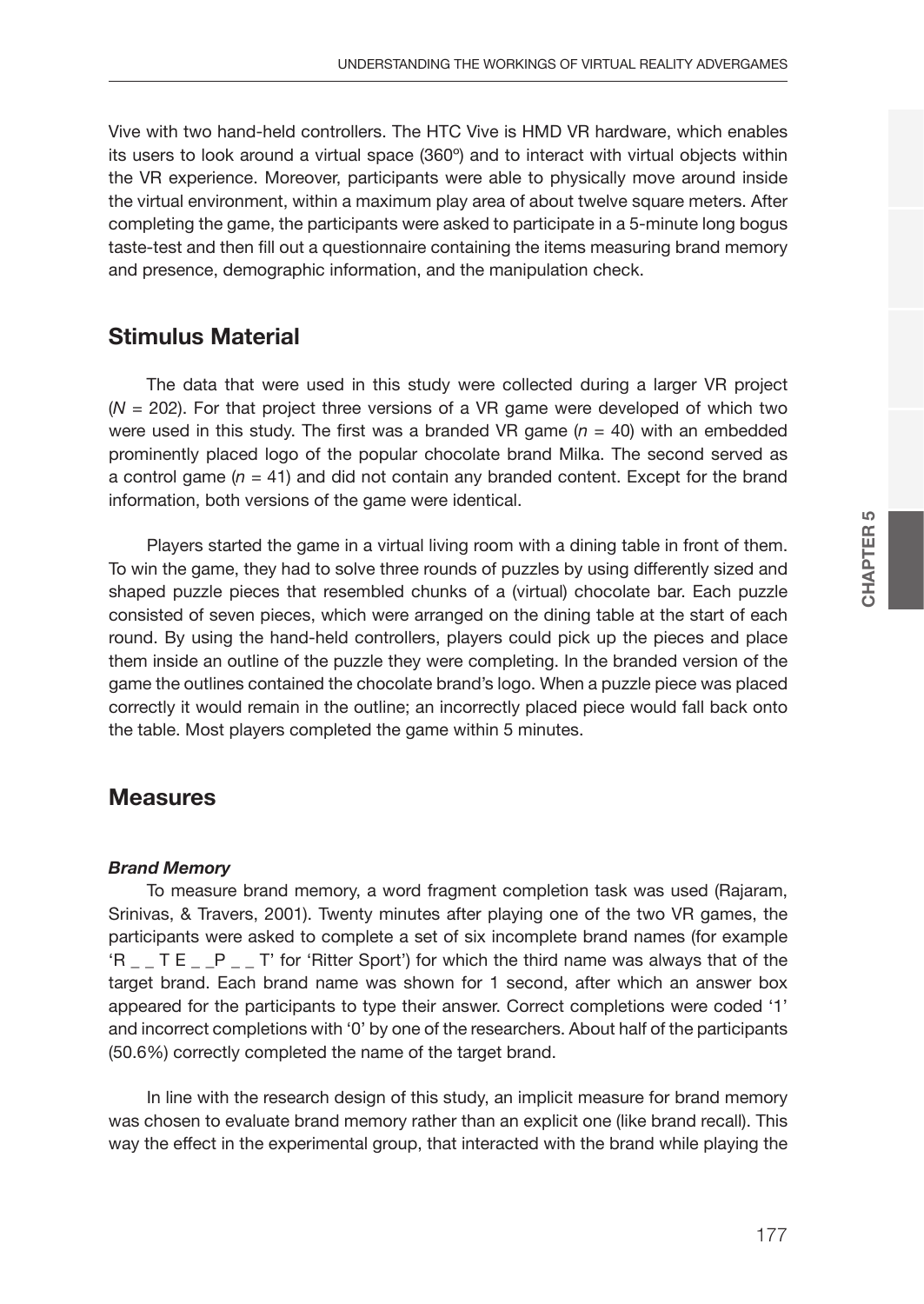branded VR game, could be compared with a baseline—the control group, that did not interact with the brand but did play a similar VR game.

#### *Presence*

A 32-item four-factor presence scale by Witmer et al. (2005) was used to measure presence. The reliability of the factors was checked and three of the four factors proved reliable: involvement  $(M = 5.28, SD = 0.65,$  Cronbach's alpha = .79), sensory fidelity  $(M = 4.68, SD = 1.11, Cronbach's alpha = .64), and immersion (M = 5.83, SD = 0.70,$ Cronbach's alpha = .77). Correlations between these factors ranged from .32 to .62 and are comparable to those in the original paper—indicating a moderate to strong association between the factors. No index variable was created for interface quality (Cronbach's alpha = .49) due to the poor reliability of the proposed factor.

#### *Perceived Brand Exposure*

Serving as manipulation check, participants were then asked to indicate whether they believed to have been exposed to a brand while playing the VR game. They could answer this question with *yes*, *no*, or *not sure*. *Yes* was coded as '1' and both *no* and *not sure* were coded as '0' by one of the researchers.

# **Results**

#### **Manipulation and Randomization Checks**

To verify that the manipulation was successful, perceived brand exposure was compared between the experimental and control conditions (10.0%). The results  $(x^2 = 52.16, p < .001)$  indicated that in the branded VR condition, significantly more people perceived to have been exposed to a brand (90.0%) compared to the non-branded VR condition (10.0%); meaning that the manipulation was successful.

Moreover, to check whether the sample data were distributed equally across the two conditions, a randomization check was performed with the demographic variables age and sex. No differences were found for age,  $t(79) = -1.12$ ,  $p = .312$ ) and biological sex  $(x^2 = 0.00, p = .946)$  between the two conditions—suggesting that the participants were successfully randomly assigned.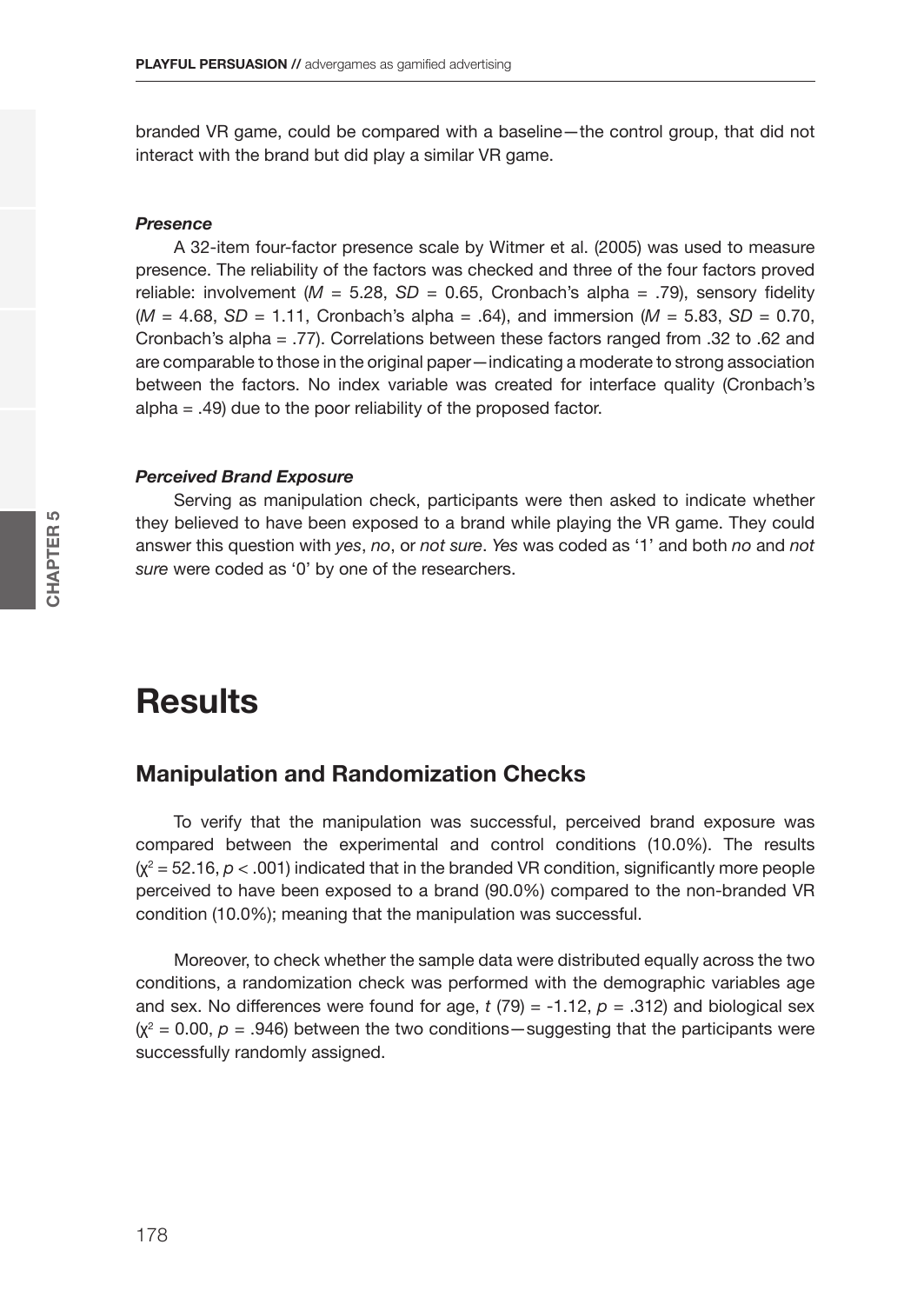## **Main Analyses**

To test both hypotheses, a multiple mediation model (Preacher & Hayes, 2008) was estimated using PROCESS (Hayes, 2013; Model 4) that predicted brand memory. A condition variable was used as independent variable and the three factors of presence were included in parallel as mediators. The model was specified following suggestions by Long and Ervin (2000), with 95% percentile confidence intervals (10.000 bootstrap samples) and heteroscedasticity-consistent standard errors and covariance matrix estimators (HC3). An overview of the results can be found in Table 1.

#### **Table 1**

|                  |                  |         | Brand memory |                          |                |                 |  |
|------------------|------------------|---------|--------------|--------------------------|----------------|-----------------|--|
| Direct effects   |                  | b       | <b>SE</b>    | z                        | p              | 95% CI          |  |
| Branded VR game  |                  | 0.98    | 0.48         | 2.04                     | .041           | [0.04, 1.92]    |  |
| Presence         | Involvement      | $-0.28$ | 0.53         | $-0.54$                  | .590           | $[-1.31, 0.75]$ |  |
|                  | Sensory fidelity | 0.02    | 0.25         | 0.08                     | .937           | $[-0.47, 0.51]$ |  |
|                  | Immersion        | 0.95    | 0.48         | 1.98                     | .048           | [0.01, 1.89]    |  |
| Indirect effects |                  | b       | <b>SE</b>    | z                        | $\overline{p}$ | 95% CI          |  |
| Presence         | Involvement      | $-0.04$ | 0.12         |                          |                | $[-0.28, 0.23]$ |  |
|                  | Sensory fidelity | 0.00    | 0.09         | $\overline{\phantom{a}}$ | ٠              | $[-0.19, 0.19]$ |  |
|                  | Immersion        | 0.32    | 0.25         |                          |                | [0.00, 0.95]    |  |

#### Direct and Indirect Effects Mediation Model Brand Memory

*Note. To account for the dichotomous nature of brand memory, z distributions were used rather than t distributions. Regression coefficients in bold are significant.*

In line with the predictions, participants who played the branded VR game (65.0%) performed better in the word completion task than those in the VR control game condition  $(36.6\%, p = .041)$ . This implies that playing a branded VR game improves players' brand memory and results in better retrieval of the brand name. Additionally, as shown in Table 1, only the presence factor immersion positively mediated the effect of playing the branded VR game on brand memory. Non-significant results were found for involvement and sensory fidelity. In sum, the data supports Hypothesis 1 and partially supports Hypothesis 2.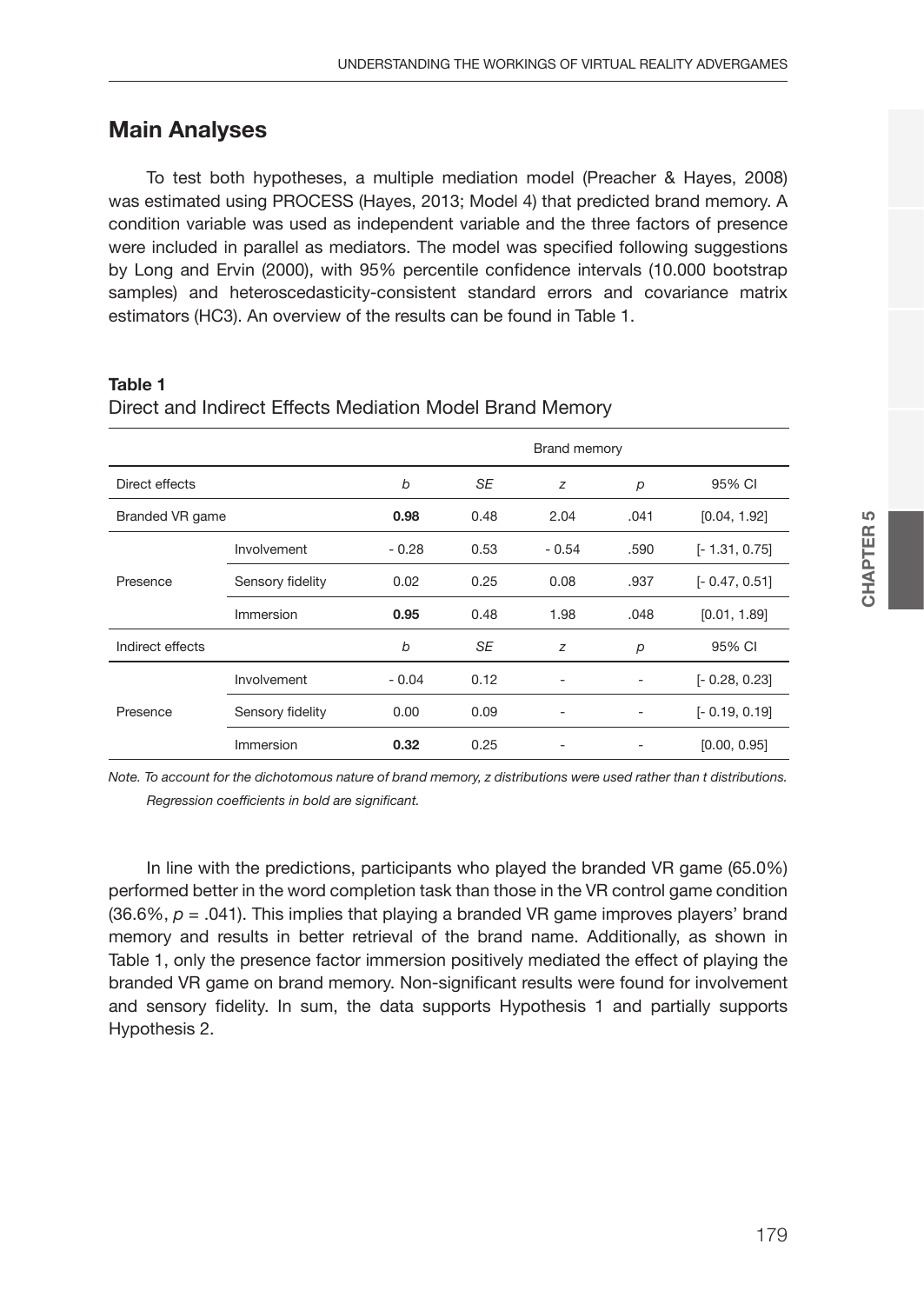# **Discussion**

An experiment was conducted to examine the workings of branded VR games in HMD VR and the role of presence in the processing of embedded brand information. The results indicate that playing a branded VR game is positively associated with future retrieval of the brand's name from memory and that immersion experienced from playing a branded VR game strengthens the encoding of this information. Overall, this indicates that branded VR games can be used effectively to communicate brand information.

#### **Presence in a Persuasive Context**

When determining the role of presence in a persuasive VR context, the results seem to indicate that only immersion facilitates the processing of brand memory. In other words, immersion experienced from playing a branded VR game seems to drive brand memory.

Even though all four factors of presence were expected to affect brand memory, the current findings could be explained by considering insights from the cognitive capacity model (Lang, 2000). In short, the central theorem of this model suggests that a person's cognitive capacity is limited and that cognitive processes require (and compete for) this finite capacity—similarly to the random-access memory of a computer, its maximum capacity limits the amount of tasks that can (successfully) be performed simultaneously at any single point in time.

Playing a VR game requires players to perform several complex and often cognitively demanding tasks; from interacting with the virtual objects to simply making spatial sense of the simulated virtual space. In other words, when playing a VR game, one's cognitive capacity available for additional cognitive tasks (like successfully processing brand information) is generally believed to be limited. This was demonstrated in a recent study comparing the effectiveness of in-game advertising across various platforms (Roettl & Terlutter, 2018), which reported adverse effects of exposure to brand placements in VR, when compared to desktop and stereoscopic 3D, on overall brand memory.

In line with the cognitive capacity model, a higher accuracy in brand memory could suggest that a player had more cognitive capacity available to process the brand information during the game. From this perspective, the results of the current study could suggest that the increase in immersion from playing a branded VR game is related to the availability of cognitive capacity among player. Future research would be required however to determine whether immersion diminishes the cognitive capacity available to process the VR environment, because the current study design did not allow to test for the causal relationship between presence and cognitive capacity.

Furthermore, the results suggest that involvement and sensory fidelity do not affect brand memory directly. Important to consider however, is that Witmer's conceptualization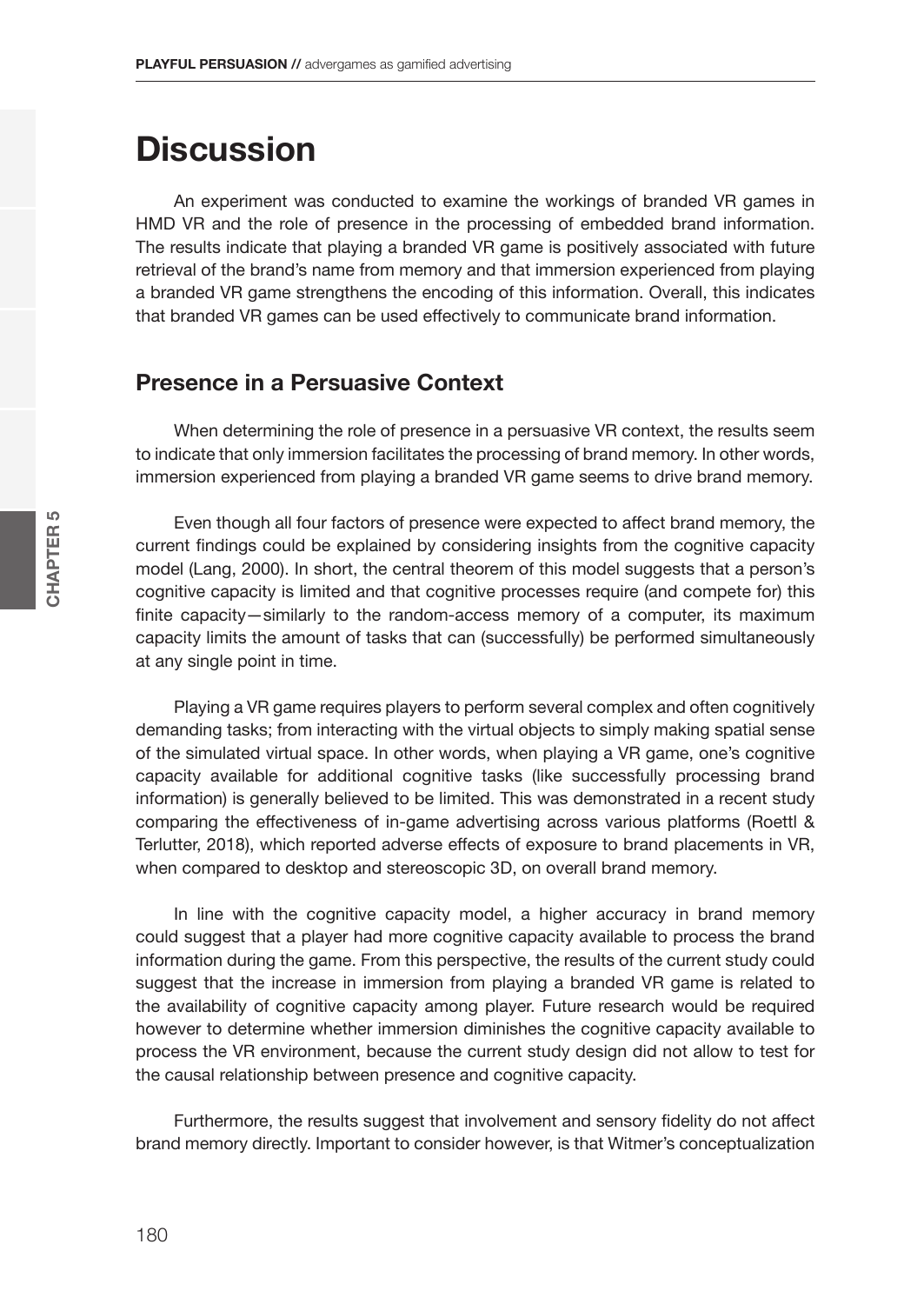of presence (Witmer et al., 2005) and the correlations between the factors of presence, do indicate that sensory fidelity and involvement are related to the players' levels of immersion. This would imply that both involvement and sensory fidelity might influence brand memory indirectly via their relationship to peoples' levels of immersion. Although the current research design does not offer concluding evidence for this relationship, it seems advisable not to ignore the factors involvement and sensory fidelity in future research.

#### **Limitations and Suggestions for Future Research**

While this study offers novel insight into the workings of presence in a persuasive context, it does come with some limitations. Foremost, the scale that was used to measure presence did not prove to deliver four reliable factors, as was suggested by the original authors (Witmer et al., 2005). In addition to the borderline reliable measure for sensory fidelity, failing to construct a reliable measure for interface quality might have affected the explanatory powers of the effects of presence. It is possible that interface quality mediated (part of) the effect of branded VR games on brand memory, but since this factor could not be considered in the model this conclusion cannot be drawn with the current data. Besides, it is also possible that, considering that the scale was developed and validated with less modern VR hardware, the items measuring interface quality do not entirely align anymore when measuring presence in an HMD VR context.

Considering that VR technology—and thus the quality of the virtual interface—has improved considerably since Witmer et al. (2005) published their paper, it is not unlikely that the importance of interface quality as a factor for measuring presence has slightly decreased over time. Future research into the effects of presence in a HMD VR context could therefore consider utilizing a different operationalization of presence. A recent study by Tussyadiah et al. (2018) offered an extensive overview of various measures for presence and suggests to use the conceptualization by Wirth et al. (2007) when studying HMD VR. This conceptualization focusses on the dimensions (1) self-location and (2) possible actions to measure presence. Alternatively a shorter and more recent version of their original scale can be used (Hartmann et al., 2016).

#### **Implications for Theory and Practice**

The results of this study demonstrate that branded VR games from well-liked brands can positively affect brand memory. Immersion was identified as a possible underlying mechanism for the effectiveness of this type of VR advertising, which could be explained by considering the limited capacity model (Lang, 2000). Note that when compared to previous research into VR advertising, the results seem to suggests that people process VR advertising messages that include brand cues from a single brand (e.g., VR advergames) differently from VR advertising messages that include brand cues from multiple brands (e.g., in-game VR advertising). For both theory and practice it seems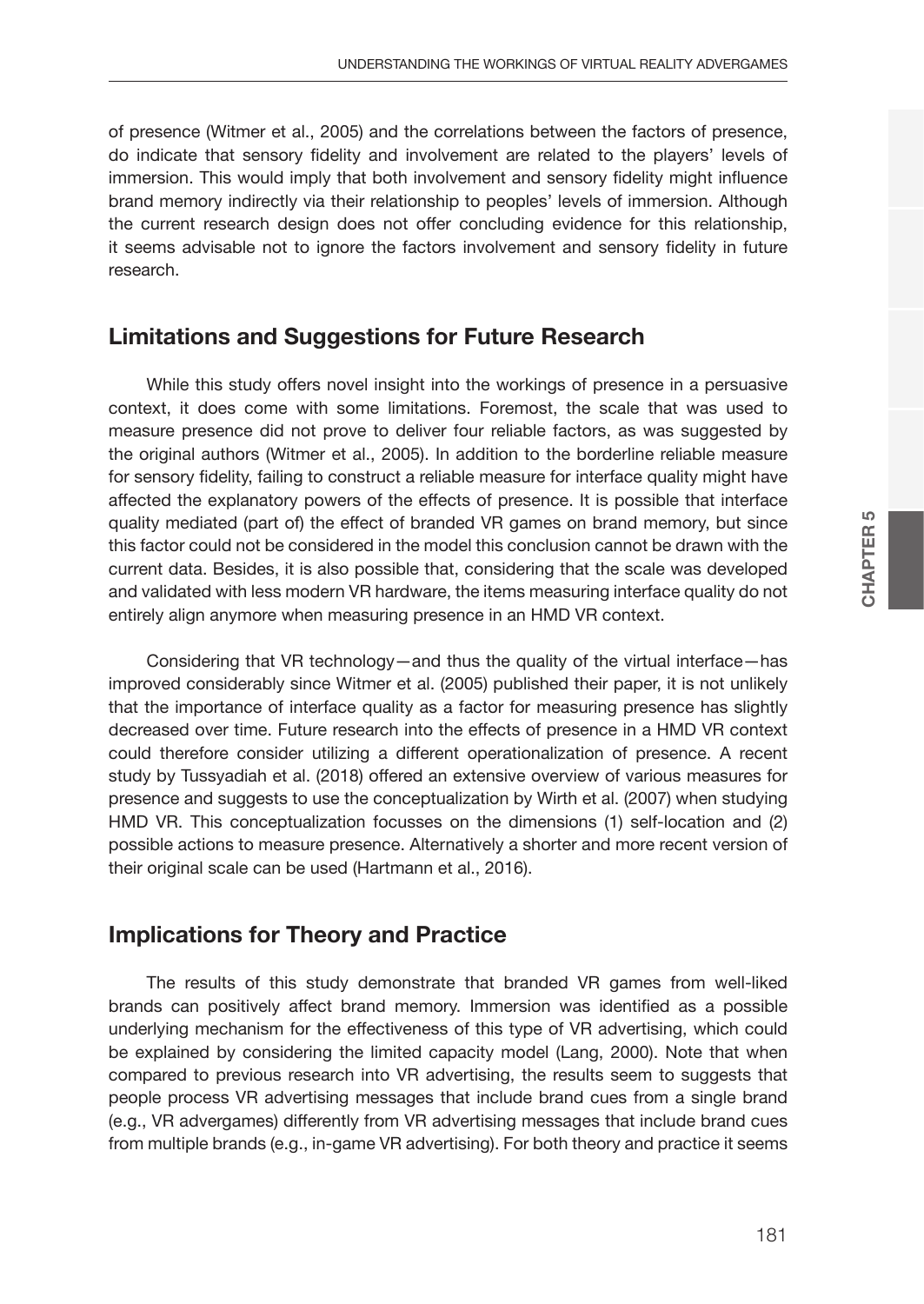therefore important to consider the amount of brand information that is included in the VR advertising message, for this could potentially influence its effectiveness.

For practitioners, the results show that branded VR games can be an effective tool to promote brand memory. Moreover, it seems that the effectiveness of branded VR games can be improved by fostering a more immersive VR experience. The data indicate that players who were more immersed into the branded VR game were better able to retrieve the brand's name from memory afterwards, implying that immersion facilitated the processing of the brand information while playing. The coherence of sensory stimuli while playing and players' involvement with the virtual experience did not seem to directly influence brand memory.

### **Concluding Remarks**

Considering Musk's prediction that virtual reality will one day become indistinguishable from our reality (Solon, 2016), VR technology and application are likely here to stay. This suggests that for the years to come, investing in and understanding VR will become more important for both the academy and practice. Although today, a perfect union of the virtual and the real still seems far away, the current empirical evidence seems to suggest that the power of modern HMD VR does not necessarily relates to its ability to *look* like reality, but rather to its ability to *feel* like reality.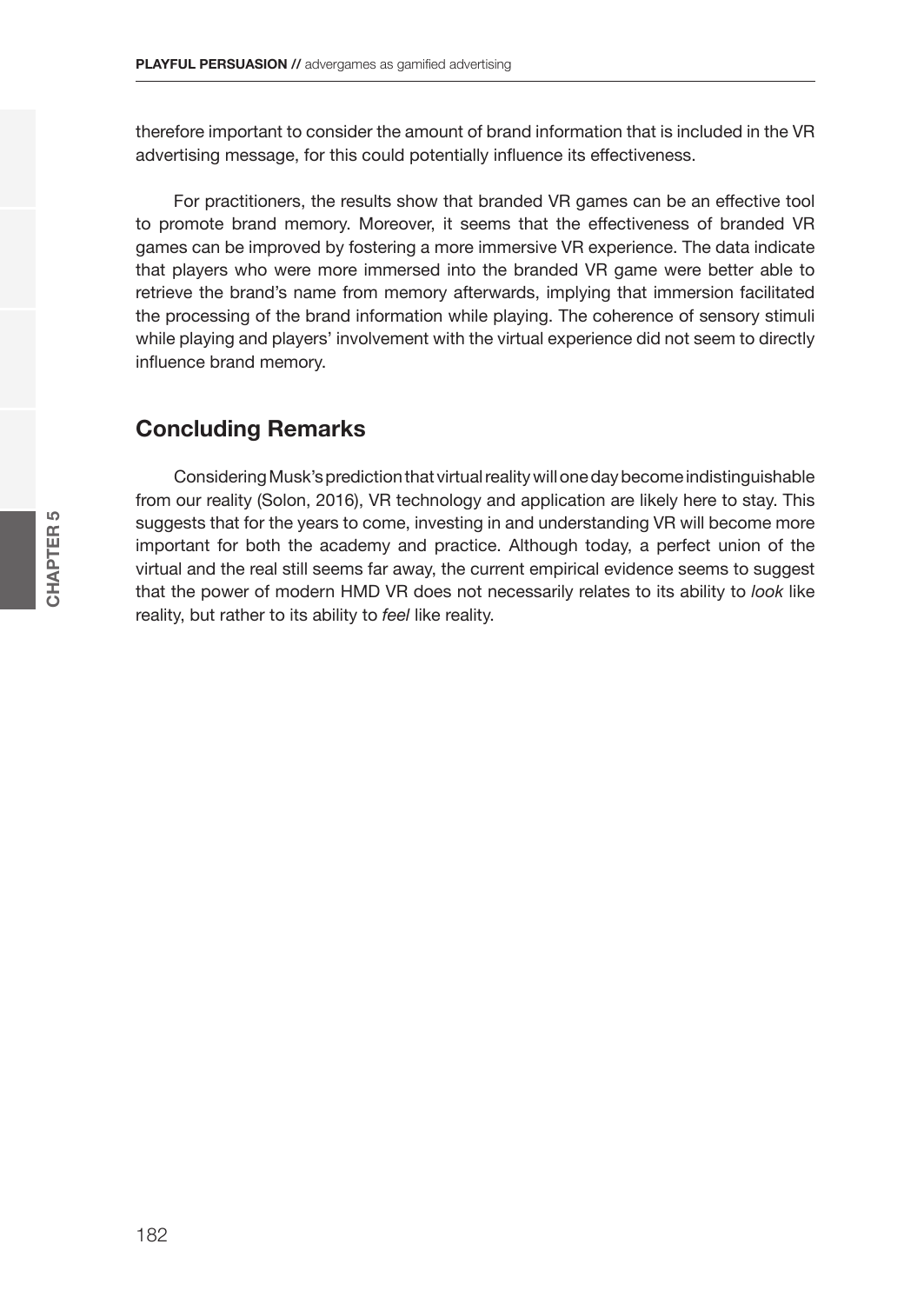# **References**

Chen, H., & Wang, Y. (2019). Product placement in virtual reality videos from the perspective of dialogic engagement. *Journal of Interactive Advertising*, *19*(2), *133-147*. <https://doi.org/10.1080/15252019.2019.1596850>

Evans, N. J., & Park, D. (2015). Rethinking the persuasion knowledge model: Schematic antecedents and associative outcomes of persuasion knowledge activation for covert advertising. *Journal of Current Issues & Research in Advertising, 36*(2), 157-176. [https://](https://doi.org/10.1080/10641734.2015.1023873) [doi.org/10.1080/10641734.2015.1023873](https://doi.org/10.1080/10641734.2015.1023873)

Gabana, D., Tokarchuk, L., Hannon, E., & Gunes, H. (2017). Effects of valence and arousal on working memory performance in virtual reality gaming. In *Seventh International Conference on Affective Computing and Intelligent Interaction (ACII,* pp. 36-41). IEEE.<https://doi.org/10.1109/ACII.2017.8273576>

Hartmann, T., Wirth, W., Schramm, H., Klimmt, C., Vorderer, P., Gysbers, A., Böcking, S., Ravaja, N., Laarni, J., Saari, T., Gouveia, F., & Sacau, A. M. (2016). The spatial presence experience scale (SPES): A short self-report measure for diverse media settings. *Journal of Media Psychology*, *28*(1), 1–15. <https://doi.org/10.1027/1864-1105/a000137>

Hayes, A. F. (2013). *Introduction to mediation, moderation, and conditional process analysis: A regression-based approach.* Guilford Press.

Klein, L. R. (2003). Creating virtual product experiences: The role of telepresence. *Journal of Interactive Marketing, 17*(1), 41-55. <https://doi.org/10.1002/dir.10046>

Lang, A. (2000). The limited capacity model of mediated message processing. *Journal of Communication, 50*(1), 46-70. [https://doi.](https://doi.org/10.1111/j.1460-2466.2000.tb02833.x) [org/10.1111/j.1460-2466.2000.tb02833.x](https://doi.org/10.1111/j.1460-2466.2000.tb02833.x)

Lin, J. W., Duh, H. B. L., Parker, D. E., Abi-Rached, H., & Furness, T. A. (2002). Effects of field of view on presence, enjoyment, memory, and simulator sickness in a virtual environment. In B. Loftin, J. X. Chen, S. Rizzo, M. Goebel, & M. Hirose (Eds.), *Proceedings IEEE Virtual Reality 2002* (pp. 164- 171). IEEE. <https://doi.org/10.1109/VR.2002.996519>

Lombard, M., & Ditton, T. (1997). At the heart of it all: The concept of presence. *Journal of Computer-Mediated Communication, 3*(2), JCMC321.

Long, J. S., & Ervin, L. H. (2000). Using heteroscedasticity consistent standard errors in the linear regression model. *The American Statistician, 54*(3), 217-224. [https://](https://doi.org/10.1080/00031305.2000.10474549) [doi.org/10.1080/00031305.2000.10474549](https://doi.org/10.1080/00031305.2000.10474549)

Martínez-Navarro, J., Bigné, E., Guixeres, J., Alcañiz, M., & Torrecilla, C. (2019). The influence of virtual reality in e-commerce. *Journal of Business Research, 100*, 475-482. <https://doi.org/10.1016/j.jbusres.2018.10.054>

Maxian, W., Bradley, S. D., Wise, W., & Toulouse, E. N. (2013). Brand love is in the heart: Physiological responding to advertised brands. *Psychology & Marketing, 30*(6), 469-478. <https://doi.org/10.1002/mar.20620>

Preacher, K. J., & Hayes, A. F. (2008). Asymptotic and resampling strategies for assessing and comparing indirect effects in multiple mediator models. *Behavior Research Methods, 40*, 879-891. <https://doi.org/10.3758/BRM.40.3.879>

Rajaram, S., Srinivas, K., & Travers, S. (2001). The effects of attention on perceptual implicit memory. *Memory & Cognition, 29*, 920- 930. <https://doi.org/10.3758/BF03195754>